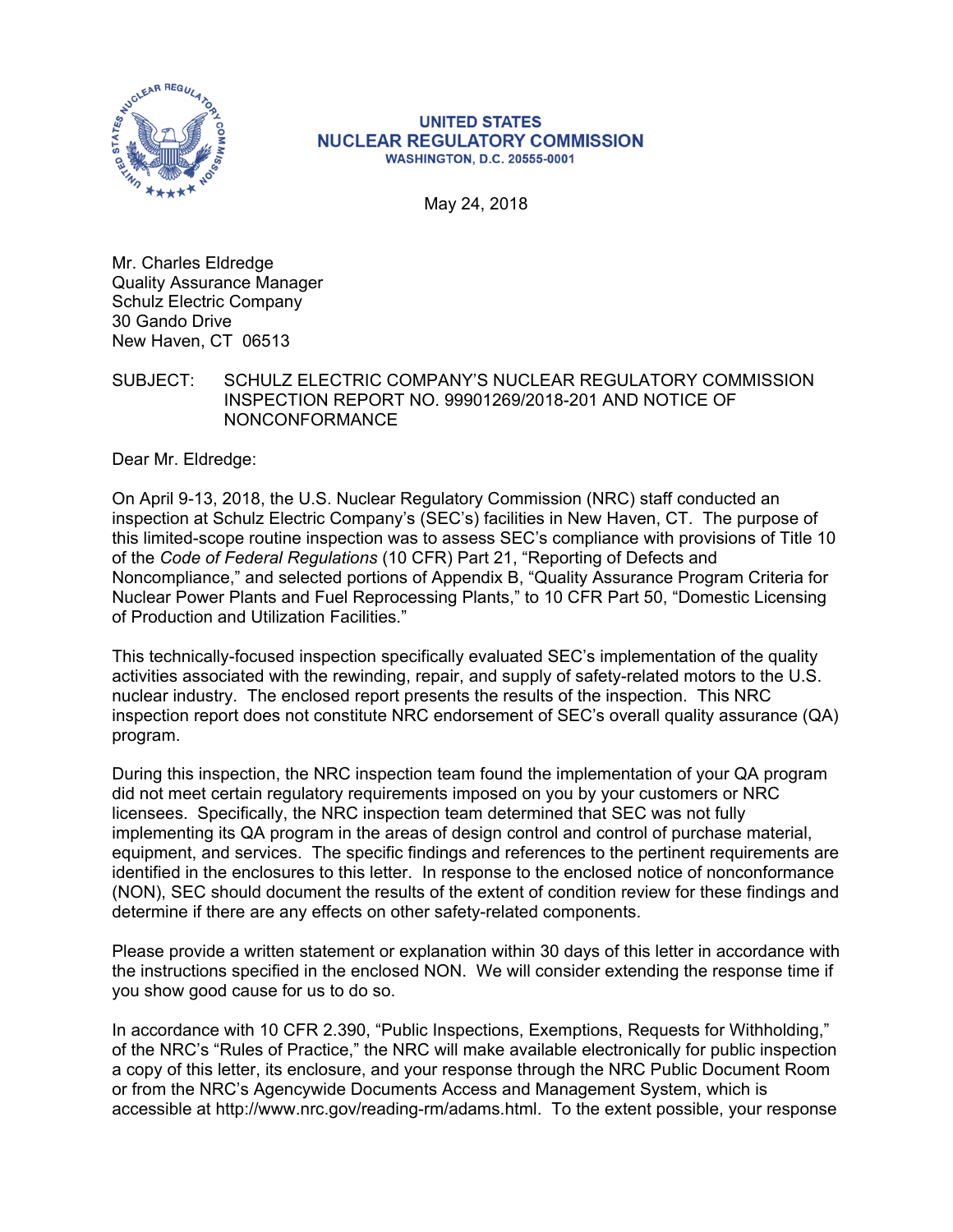should not include any personal privacy, proprietary, or Safeguards Information so that it can be made available to the public without redaction. If personal privacy or proprietary information is necessary to provide an acceptable response, please provide a bracketed copy of your response that identifies the information that should be protected and a redacted copy of your response that deletes such information. If you request that such material be withheld from public disclosure, you must specifically identify the portions of your response that you seek to have withheld and provide in detail the bases for your claim (e.g., explain why the disclosure of information would create an unwarranted invasion of personal privacy or provide the information required by 10 CFR 2.390(b) to support a request for withholding confidential commercial or financial information). If Safeguards Information is necessary to provide an acceptable response, please provide the level of protection described in 10 CFR 73.21, "Protection of Safeguards Information: Performance Requirements."

Sincerely,

# */RA/*

Terry W. Jackson, Chief Quality Assurance Vendor Inspection Branch-1 Division of Construction Inspection and Operational Programs Office of New Reactors

Docket No.: 99901269

Enclosures:

- 1. Notice of Nonconformance
- 2. Inspection Report No. 99901269/2018-201 and Attachment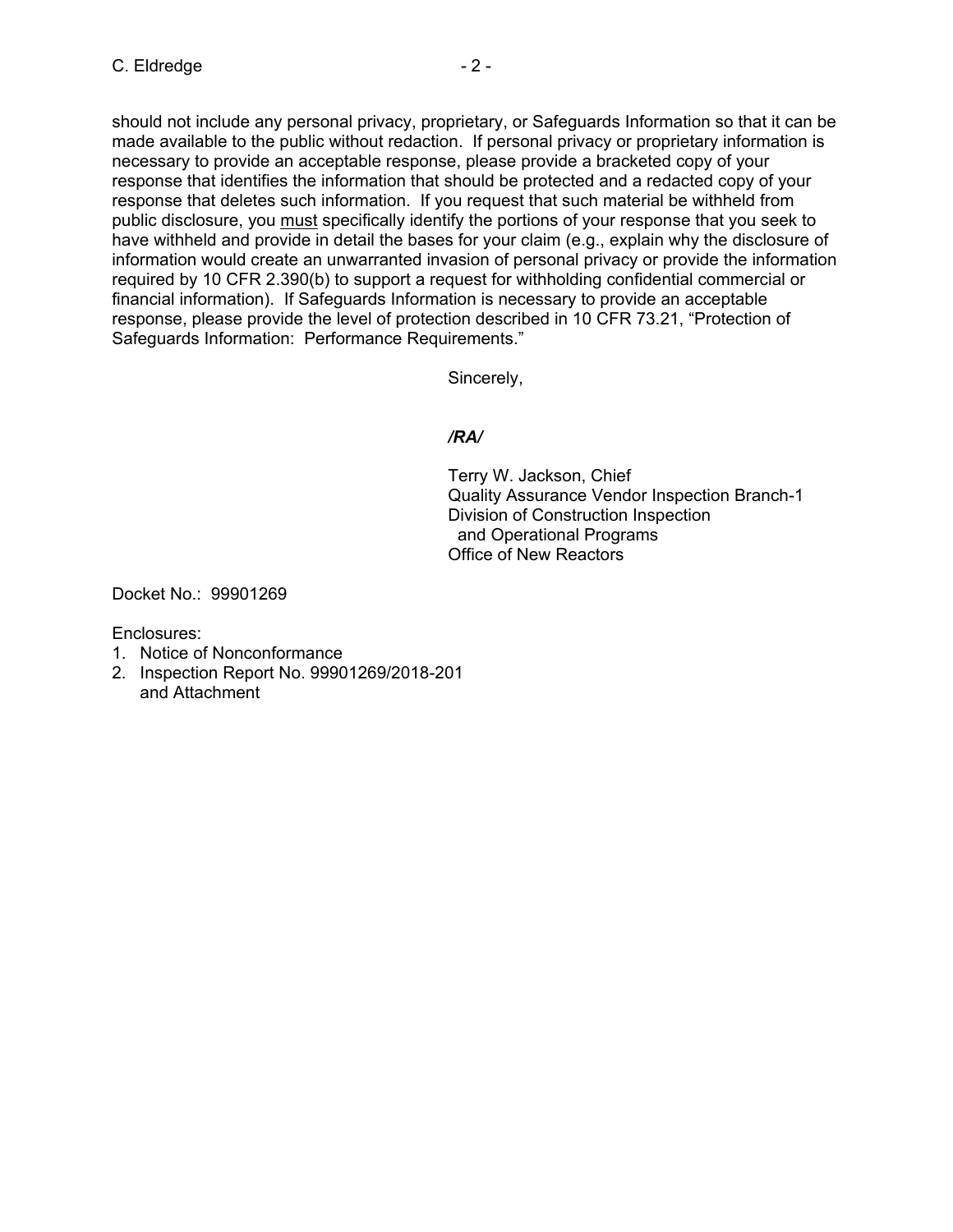SUBJECT: SCHULZ ELECTRIC COMPANY'S NUCLEAR REGULATORY COMMISSION INSPECTION REPORT NO. 99901269/2018-201 AND NOTICE OF NONCONFORMANCE Dated: May 24, 2018

DISTRIBUTION: Public TJackson KKavanagh ASakadales ConE\_Resource NRO\_DCIP\_Distribution eldredge@shulzelectric.com

|             | <b>ADAMS Accession No.: ML18136A660</b> |           | *via e-mail | <b>NRO-002</b> |
|-------------|-----------------------------------------|-----------|-------------|----------------|
| <b>OFC</b>  | NRO/DCIP                                | NRO/DCIP  | NRO/DCIP    |                |
| <b>NAME</b> | JHeath*                                 | THerrity* | AArmstrong* |                |
| <b>DATE</b> | 05/16/18                                | 05/14/18  | 05/23/18    |                |
| <b>OFC</b>  | NRO/DCIP                                | NRO/DCIP  | NRO/DCIP    |                |
| <b>NAME</b> | JBurke*                                 | JJacobson | TJackson    |                |
| <b>DATE</b> | 05/24/18                                | 05/22/18  | 05/24/18    |                |

**OFFICIAL RECORD COPY**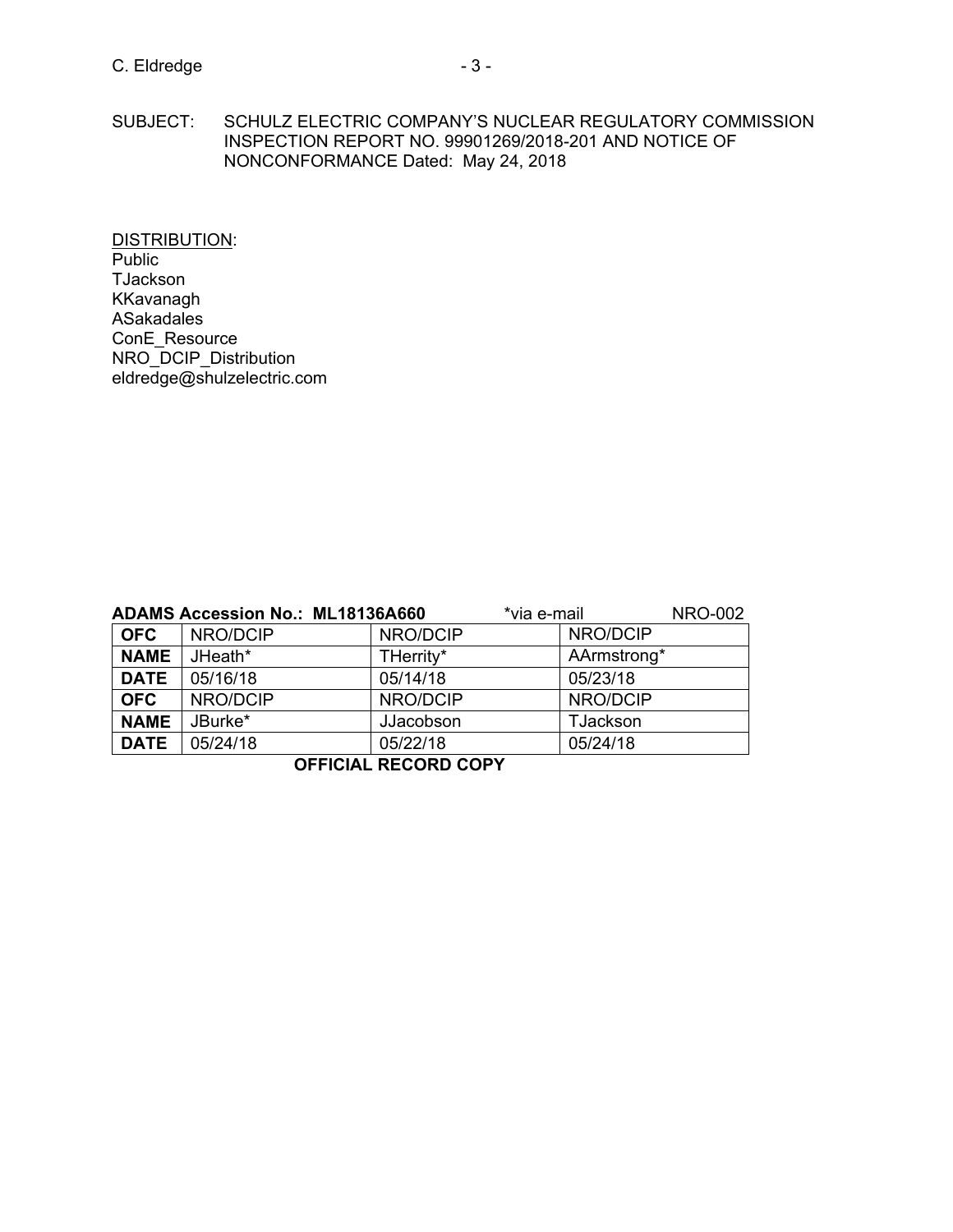## **NOTICE OF NONCONFORMANCE**

Schulz Electric Company **Docket No. 99901269** 30 Gando Drive New Haven, CT 06513

Based on the results of a U.S. Nuclear Regulatory Commission (NRC) inspection conducted at Schulz Electric Company's (SEC's) facility in New Haven, CT, from April 9-13, 2018, SEC did not conduct certain activities in accordance with NRC requirements that were contractually imposed upon them by NRC licensees:

A. Criterion III of Appendix B to Title 10 of the *Code of Federal Regulations* (10 CFR) Part 50, "Design Control," states in part that, "Measures shall also be established for the selection and review for suitability of application of materials, parts, equipment, and processes that are essential to the safety-related functions for the structures, systems and components."

Criterion VII, "Control of Purchased Material, Equipment, and Services," of Appendix B to 10 CFR Part 50, states, in part, that "Measures shall be established to assure that purchased material, equipment, and services, whether purchased directly or through contractors and subcontractors, conform to the procurement documents. These measures shall include provisions, as appropriate, for source evaluation and selection, objective evidence of quality furnished by the contractor or subcontractor, inspection at the contractor or subcontractor source, and examination of products upon delivery."

SEC Technical Evaluation #725 "Three Phase Fractional and Integral HP Squirrel-Cage Induction Motors NEMA Frame Size 680 or IEC Frame Size 400 and Smaller Continuous and Intermittent Duties," identifies the motor shaft material as a critical characteristic that must be verified when the end use of the motor will be in a seismic environment, harsh environment, side-loaded application, or the shaft has a specific material requirement.

Contrary to the above, as of April 13, 2018, SEC failed to ensure the suitability of certain parts used in the manufacture of safety-related motors. Specifically, SEC failed to establish and implement an acceptable method to verify by direct inspection, commercial-grade survey, source surveillance, or other acceptable methods, the material composition of shafts used in AC motors provided by a commercial supplier.

This issue has been identified as Nonconformance 99901269/2018-201-01.

Please provide a written statement or explanation to the U.S. Nuclear Regulatory Commission, ATTN: Document Control Desk, Washington, DC 20555-0001, with a copy to the Chief, Quality Assurance Vendor Inspection Branch-1 Vendor Branch, Division of Construction Inspection and Operational Programs, Office of New Reactors, within 30 days of the date of the letter transmitting this Notice of Nonconformance. This reply should be clearly marked as a "Reply to a Notice of Nonconformance" and should include for each noncompliance: (1) the reason for the noncompliance or, if contested, the basis for disputing the noncompliance; (2) the corrective steps that have been taken and the results achieved; (3) the corrective steps that will be taken to avoid further noncompliance; and (4) the date when the corrective action will be completed. Where good cause is shown, the NRC will consider extending the response time.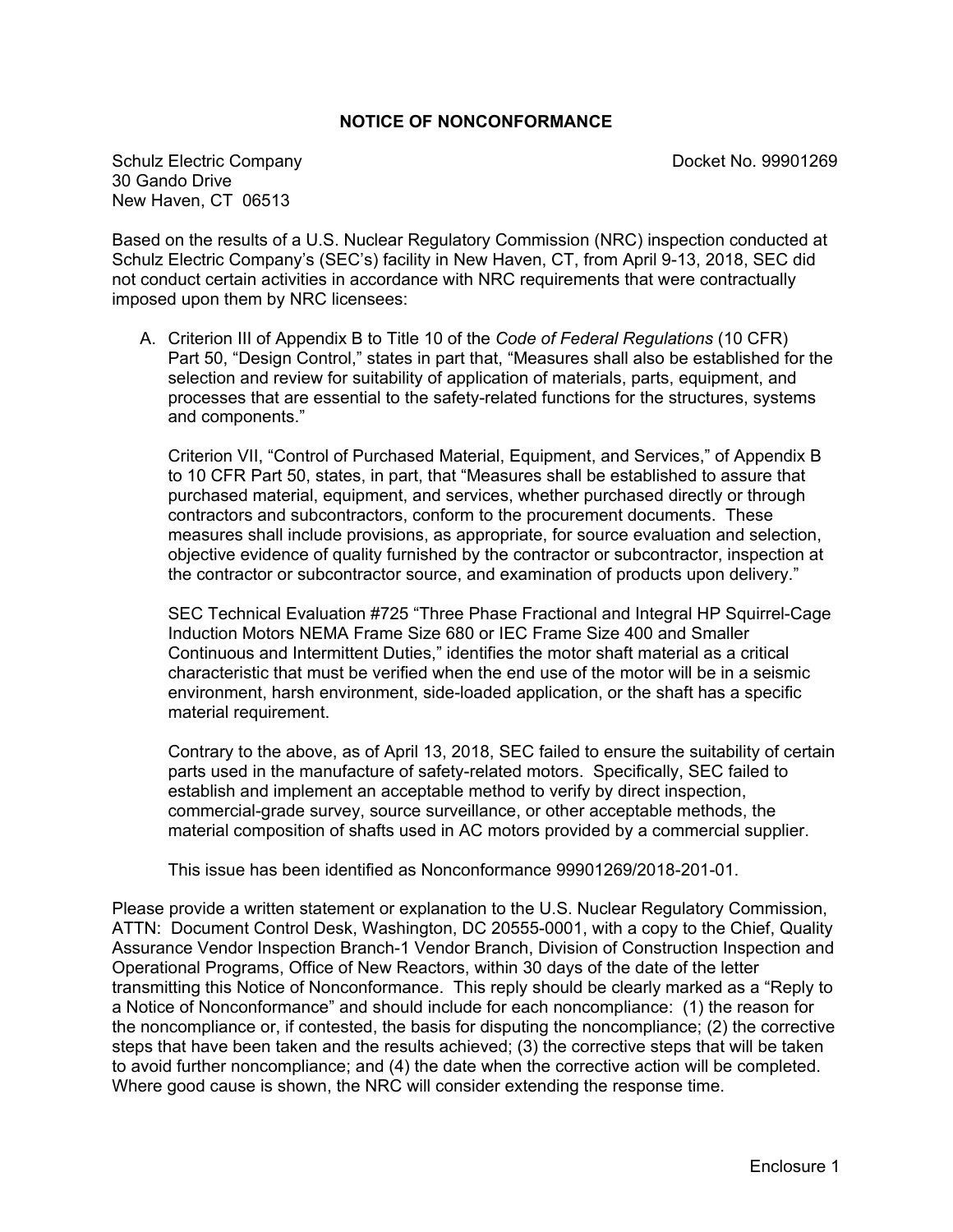Because your response will be made available electronically for public inspection in the NRC Public Document Room or from the NRC's Agencywide Documents Access and Management System, which is accessible from the NRC Web site at http://www.nrc.gov/readingrm/adams.html, to the extent possible, it should not include any personal privacy, proprietary, or Safeguards Information (SGI) so that the NRC can make it available to the public without redaction. If personal privacy or proprietary information is necessary to provide an acceptable response, then please provide a bracketed copy of your response that identifies the information that should be protected and a redacted copy of your response that deletes such information. If you request that such material be withheld, you must specifically identify the portions of your response that you seek to have withheld and provide in detail the bases for your claim of withholding (e.g., explain why the disclosure of information would create an unwarranted invasion of personal privacy or provide the information required by 10 CFR 2.390(b) to support a request for withholding confidential commercial or financial information). If Safeguards Information is necessary to provide an acceptable response, please provide the level of protection described in 10 CFR 73.21, "Protection of Safeguards Information: Performance Requirements."

Dated this  $24<sup>th</sup>$  day of May 2018.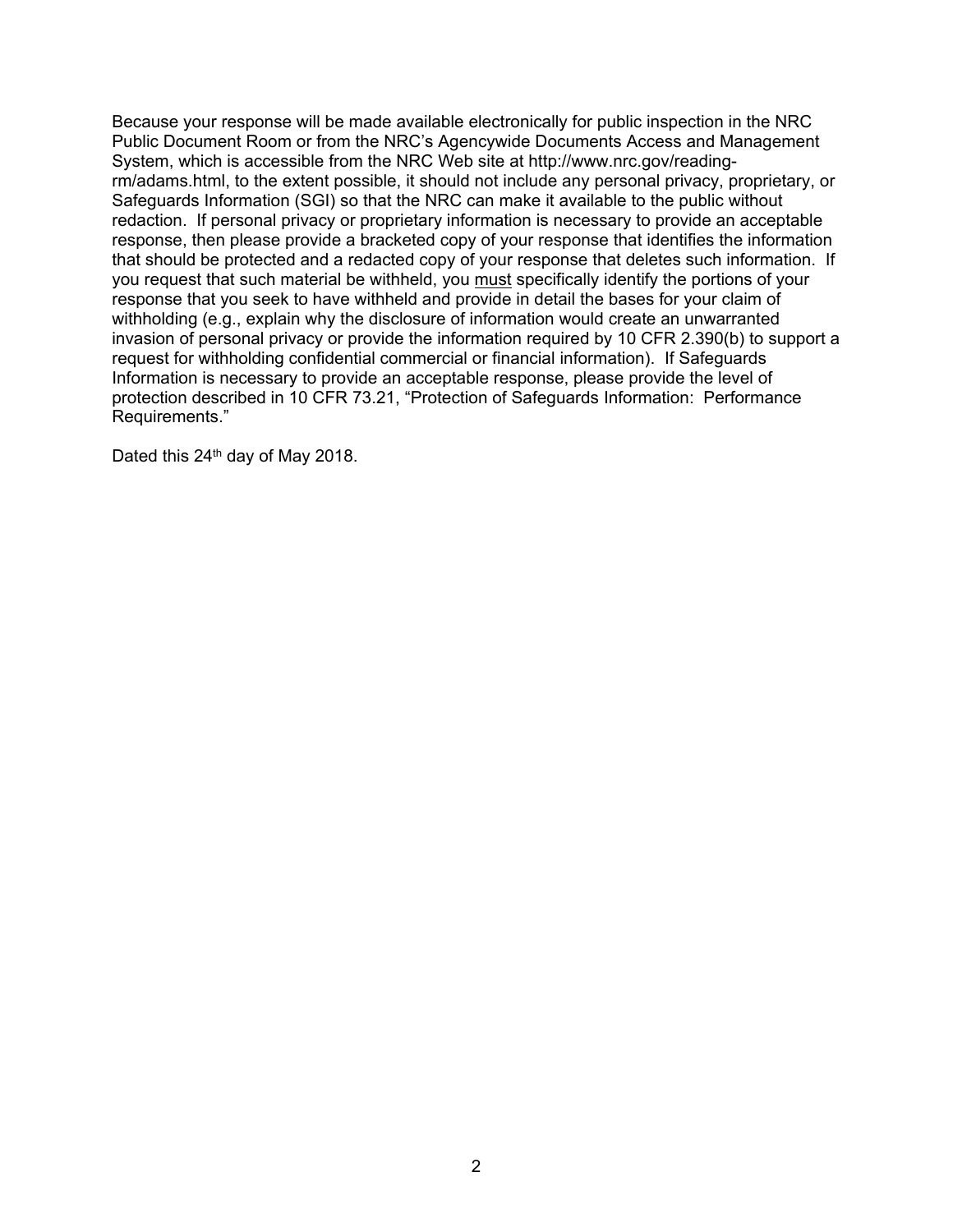### **U.S. NUCLEAR REGULATORY COMMISSION OFFICE OF NEW REACTORS DIVISION OF CONSTRUCTION INSPECTION AND OPERATIONAL PROGRAMS VENDOR INSPECTION REPORT**

| Docket No.:                       | 99901269                                                                                                                                                                                         |
|-----------------------------------|--------------------------------------------------------------------------------------------------------------------------------------------------------------------------------------------------|
| Report No.:                       | 99901269/2018-201                                                                                                                                                                                |
| Vendor:                           | <b>Schulz Electric Company</b><br>30 Gando Drive<br>New Haven, CT 06513                                                                                                                          |
| Vendor Contact:                   | Mr. Charles Eldredge<br><b>Quality Assurance Manager</b><br><b>Schulz Electric Company</b><br>30 Gando Drive<br>New Haven, CT 06513<br>Email: eldredge@schulzelectric.com<br>Phone: 203-859-7413 |
| <b>Nuclear Industry Activity:</b> | Schulz Electric Company provides repair and rewind services, as<br>well as, new safety-related and environmentally qualified electric<br>motors.                                                 |
| <b>Inspection Dates:</b>          | April 9-13, 2018                                                                                                                                                                                 |
| Inspectors:                       | Jeffrey Jacobson, NRO/DCIP/QVIB-1, Team Leader<br>Jermaine Heath, NRO/DCIP/QVIB-1<br>Aaron Armstrong, NRO/DCIP/QVIB-1<br>Thomas Herrity, NRO/DCIP/QVIB-2                                         |
| Approved by:                      | Terry W. Jackson, Chief<br><b>Quality Assurance Vendor Inspection Branch-1</b><br>Division of Construction Inspection<br>and Operational Programs<br>Office of New Reactors                      |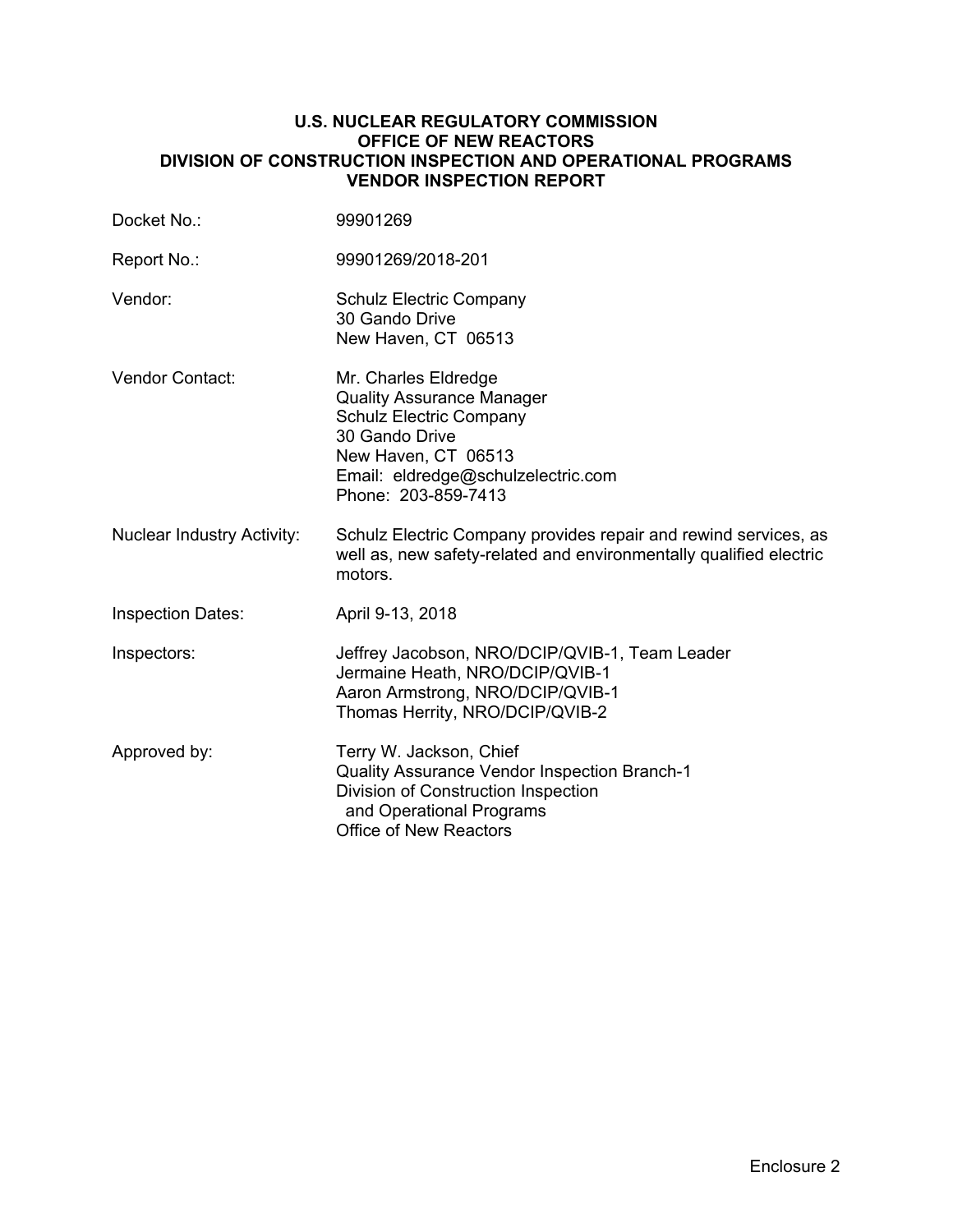## **EXECUTIVE SUMMARY**

#### Schulz Electric Company 99901269/2018-201

The U.S. Nuclear Regulatory Commission (NRC) staff conducted a vendor inspection at Schulz Electric Company's (SEC's) facility in New Haven, CT, to verify that it had implemented an adequate quality assurance (QA) program that complies with the requirements of Appendix B, "Quality Assurance Criteria for Nuclear Power Plants and Fuel Reprocessing Plants," to Title 10 of the *Code of Federal Regulations* (10 CFR) Part 50, "Domestic Licensing of Production and Utilization Facilities." In addition, the NRC inspection also verified that SEC implemented a program under 10 CFR Part 21, "Reporting of Defects and Noncompliance."

This technically-focused inspection specifically evaluated SEC's implementation of quality activities associated with the rewind, repair, and supply of safety-related and environmentally qualified motors to the U.S. nuclear industry. The inspection team focused its review on SEC's implementation of processes for commercial-grade dedication, design control, testing, corrective action, and notifications under 10 CFR Part 21.

In the area of commercial-grade dedication and supplier oversight, the NRC inspection team identified Nonconformance 99901269/2018-201-01 in association with SEC's failure to implement the regulatory requirements of Criterion III, "Design Control" and Criterion VII, "Control of Purchased Material, Equipment, and Services" of Appendix B to 10 CFR Part 50. Nonconformance 99901269/2018-201-01 cites SEC for failing to ensure the suitability of certain parts used in the manufacture of safety-related motors. Specifically, SEC failed to establish and implement an acceptable method to verify by direct inspection, commercial-grade survey, source surveillance, or other acceptable methods, the material composition of shafts used in AC (alternating current) motors provided by a commercial supplier.

In the area of design control, the inspectors focused on how SEC controlled materials being utilized in the repair and rewind of safety-related motors and how SEC maintained the qualification basis of the materials. The inspectors concluded that qualification reports reviewed provided an acceptable basis for the qualification of the form-wound motor insulation system being utilized by SEC. The inspectors concluded that SEC's implementation of their policy and procedures satisfy the regulatory requirements set forth in Criterion III, "Design Control," of Appendix B to 10 CFR Part 50. No findings of significance were identified.

In the area of corrective actions and 10 CFR Part 21, the NRC inspectors concluded that SEC is implementing its policies and procedures consistent with the regulatory requirements of Criterion XVI, "Corrective Action" of Appendix B to 10 CFR Part 50, and with 10 CFR Part 21. No findings of significance were identified.

In the area of test control, the inspectors concluded that SEC is implementing their policy and procedures consistent with the regulatory requirements set forth in Criterion XI, "Test Control," of Appendix B to 10 CFR Part 50. No findings of significance were identified.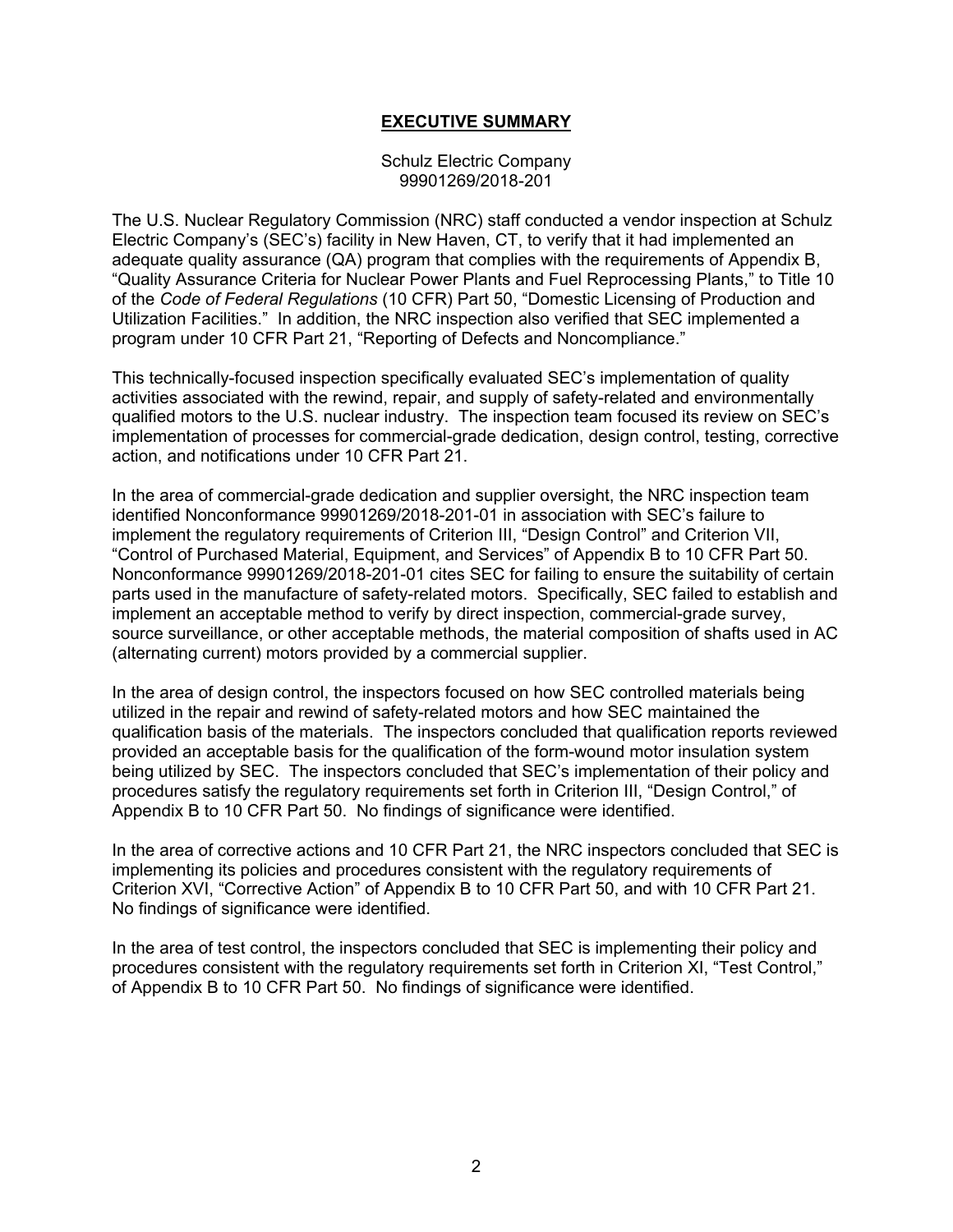# **REPORT DETAILS**

### 1. Commercial-Grade Dedication and Supplier Oversight

### a. Inspection Scope

The NRC inspection team reviewed SEC's policies and procedures that govern the implementation of its commercial-grade dedication (CGD) and supplier oversight programs to verify compliance with the requirements of Criterion III, "Design Control," and Criterion VII, "Control of Purchased Material, Equipment, and Services," of Appendix B to 10 CFR Part 50.

The NRC inspection team selected a sample of items and services that were dedicated by SEC for use in safety-related applications to verify compliance with the applicable technical and regulatory requirements. Specifically, the NRC inspection team evaluated SEC's technical evaluations to verify that the evaluations appropriately identified and verified the critical characteristics and technical attributes necessary to provide reasonable assurance that components being dedicated would perform their intended safety function. The NRC inspection team also evaluated the criteria for the selection of critical characteristics, the basis for the selection of any sampling plans, and the selection and implementation of verification methods to verify effective implementation of SEC's commercial-grade dedication process. The NRC inspection team also reviewed a sample of external audits and purchase orders (POs) issued to commercial suppliers to verify compliance with the applicable regulatory and technical requirements.

#### b. Observations and Findings

The NRC inspection team reviewed a sample of ten dedication packages for safety-related AC motors and associated critical motor components such as magnet wire, bearings, insulated lamination, and gasket material. The dedication packages contained Technical Evaluations that identified the items critical characteristics, acceptance methods for verification, receipt inspection instructions, and other identifying information necessary to procure the items. SEC's dedicates components in accordance with QAP 3, "Evaluation of CGI for Safety Related Applications."

The NRC inspection team identified an issue with SEC's methods for verifying the acceptability of motor shaft materials for AC motors that are dedicated for safety-related use. SEC Technical Evaluation (TE)-725 "Three Phase Fractional and Integral HP Squirrel-Cage Induction Motors NEMA Frame Size 680 or IEC Frame Size 400 and Smaller Continuous and Intermittent Duties," provides the procurement specifications, engineering technical evaluation, tests and inspections, as well as the quantitative and qualitative acceptance criteria necessary to dedicate commercial-grade AC induction motors for use in safety-related applications. TE-725 identifies the motor shaft material as a critical characteristic for seismic qualification that must be verified for acceptance. Section 4.5 of TE 725, "Selection of Critical Characteristics for Acceptance," requires "shaft materials" to be verified when the end use of the motor will be in a seismic environment, harsh environment, side-loaded application, or the shaft has a specific material requirement. The TE did not however, provide specific instructions regarding how the material verification was to be performed.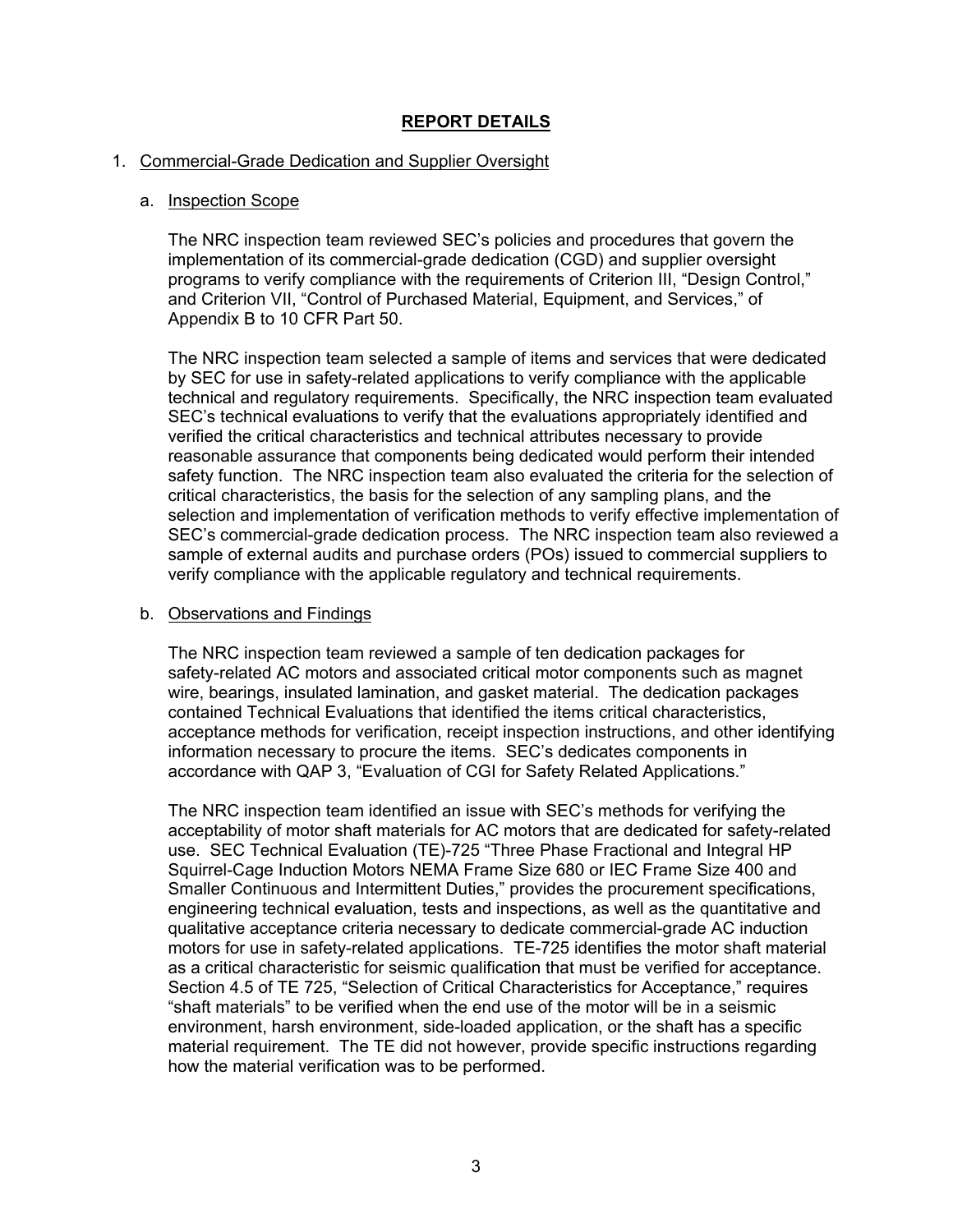The NRC inspection team reviewed PO 4500990545 from PSEG's Salem Generating Station, dated September 25, 2017, for a 50 hp AC motor, and PO 4500318687 from Dominion's Surry Power Station, dated June 30, 2017, for a 20 hp AC motor. The NRC inspection team identified during a review of the POs that SEC used unverified information contained on manufacturer's catalog data sheets (for the PSEG PO) and a technical drawing (for the Dominion PO) as the basis for accepting the material used in the manufacture of the commercial AC motor shafts.

Prior to 2016, SEC sent samples of motor shaft materials to a laboratory for material analysis. Beginning in 2016, in lieu of examination by material analysis, it was identified that SEC began accepting shaft material based on vendor catalog data, drawings, and communications with manufacturers. In 2016, SEC made a business decision to begin accepting shaft material based on this information, however, SEC failed to provide an evaluation as to why this programmatic change to its material verification process was acceptable. The NRC inspection team determined that SEC failed to provide objective evidence to support the adequacy of this decision and had not conducted any commercial-grade surveys, source surveillances, or other acceptable material verification methods of the commercial suppliers who provided the AC motors and whose catalog data sheets and/or drawings were being utilized for material verification purposes.

During the inspection, SEC generated Corrective Preventative Action Request (CPAR) 18-08 to document the issue and re-evaluated their process for acceptance of motor shaft material. In the CPAR, SEC determined that they could not take credit for catalog statements concerning shaft material without additional supporting objective evidence or process controls such as could be obtained by a commercial-grade survey of the supplier/manufacturer, establishment of a sampling plan, or analysis of the motor shaft material. The NRC inspection team identified this issue as an example of Nonconformance 99900100/2018-201-01 for SEC's failure to ensure the suitability of certain parts used in the manufacture of safety-related motors. Specifically, SEC failed to establish and implement an acceptable method to verify by direct inspection, commercial-grade survey, source surveillance, or other acceptable methods, the material composition of shafts used in AC motors provided by a commercial supplier.

#### c. Conclusions

The NRC inspection team issued Nonconformance 99901269/2018-201-01 in association with SEC's failure to implement the regulatory requirements of Criteria III and VII of Appendix B to 10 CFR Part 50. Nonconformance 99901269/2018-201-01 cites SEC for failure to ensure the suitability of certain parts used in the manufacture of safety-related motors. Specifically, SEC failed to implement an acceptable method to verify by direct inspection, commercial-grade survey, source surveillance, or other acceptable methods, the material composition of shafts used in AC motors provided by a commercial supplier.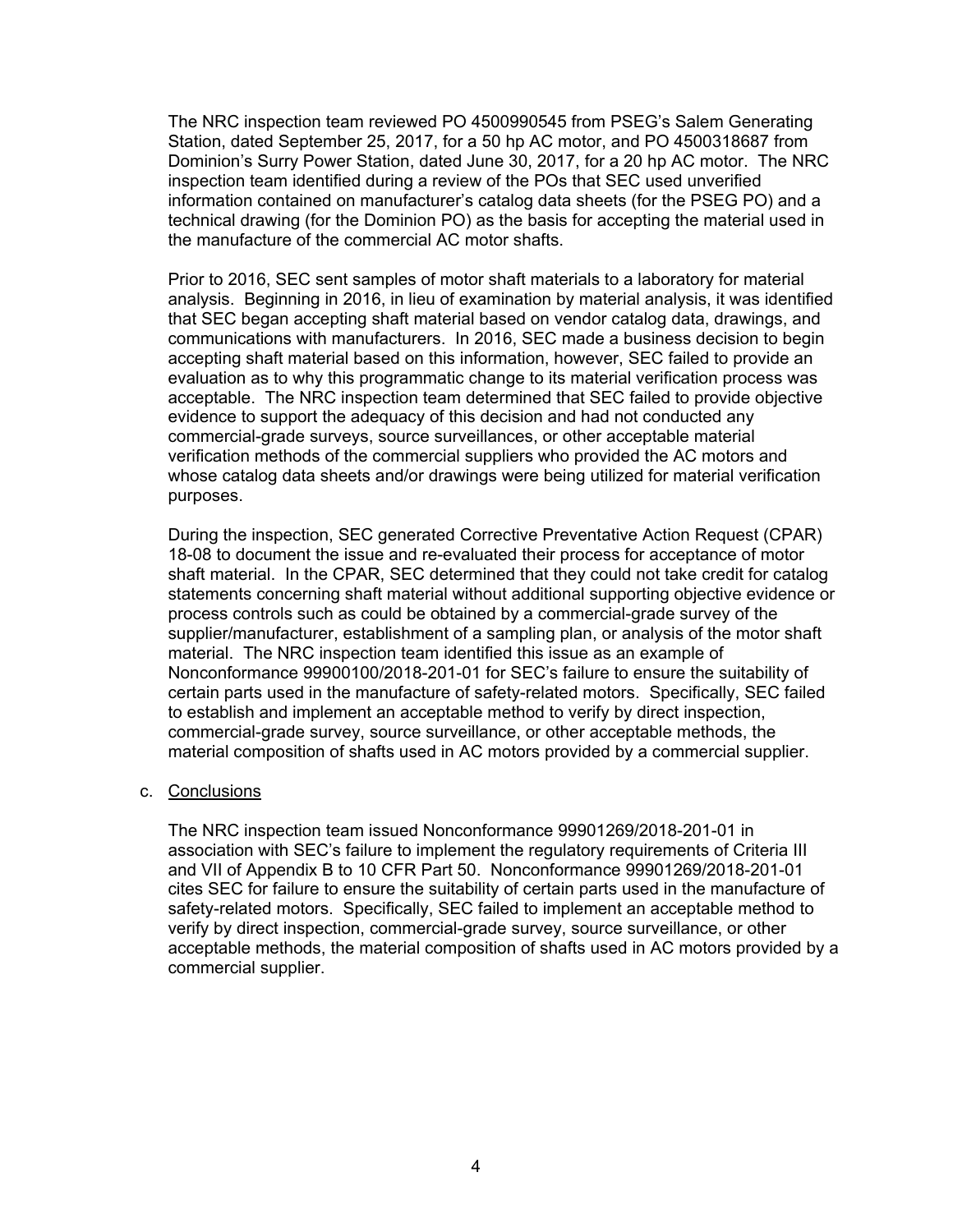## 2. Design Control

a. Scope

### Qualification Bases for SEC form wound insulation system

SEC supplies and certifies its environmentally qualified form wound insulation system as part of both new and rewound motors. The inspectors reviewed the qualification bases for this insulation system which is contained in SEC Summary Report #N4446EQFWCD, "Environment Qualification for SEC's Form Wound Continuous Duty Insulation System," Revision 2, dated August 24, 2006. This report references a series of other reports which together make up the documented qualification basis for the insulation system. The insulation system is qualified for outside containment use. The inspectors also reviewed Test Report FT-275-TRP, "Form Wound Insulation System Thermal Testing," Revision 0, dated March 20, 1997, which documented the testing performed by SEC to determine the activation energy of the form wound insulation system. This activation energy was then utilized by SEC to perform thermal aging of the insulation system, as part of the overall qualification program. The activation energy was derived from thermal testing of the complete insulation system to failure, using the methods described in IEEE 275 and 101. Upon receipt of a customer purchase order, SEC also prepares a custom supplemental qualification report which is used to address any issues/materials that are outside the scope of the original qualification testing referenced above.

The inspectors reviewed the qualification basis for the form wound insulation system as per IEEE 334-1974, "Standard for Type Tests of Continuous Duty Class 1E Motors for Nuclear Power Generating Stations." Among the items verified by the inspectors were that the tested samples were energized and that leakage currents were properly monitored during the accident simulation (outside containment high energy line break).

#### Control of Qualified Materials and Evaluation of Material Changes

The inspectors reviewed SEC Supplemental Report #SEC17047-N8418, "Environmental Qualification Supplemental Report for Exelon Quad Cities 800 hp Core Spray (CS) Pump Motor, General Electric Model 5K6338XC23A, Serial Number FDJ619019," Revision O, dated February 26, 2018. The inspectors reviewed Quad Cities PO 00620696 to rewind and repair this motor. Included in this report was a discussion of the qualification bases for the upper bearing housing insulator material which was not included as part of the original qualification program. This material performs an important safety-related function as it provides a means for isolating the bearings from the pump housing and prevents circulating currents from passing through the bearings, which could (and in the past have been noted to) result in bearing failures.

The inspectors reviewed SEC Position Paper SEC-PP-01-06, "Schulz Electric Evaluation of using Single Dacron Glass in place of Double Dacron Glass for use in EQ Insulation System N4446EQFWCD," Revision 0, dated February 27, 2014. This document evaluated the acceptability of using a different magnet wire from that which was originally environmentally qualified in the winding of formed wound stator coils. The magnet wire insulation (enamel and glass fiber) provides the primary insulation between adjacent turns within a single stator coil, as well as forming a portion of the insulation system between each turn to ground.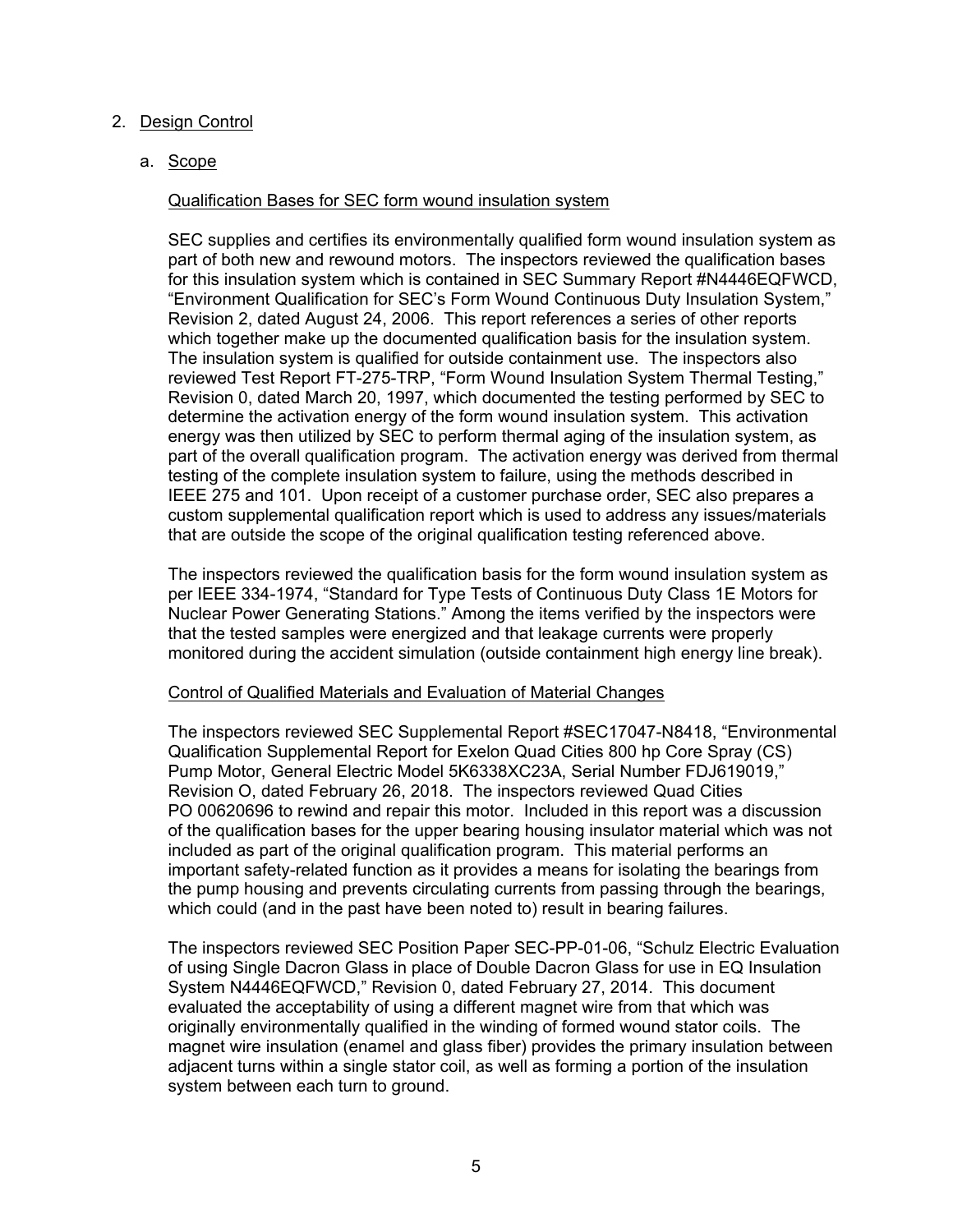The inspectors reviewed a sample of materials utilized in the production of the form wound coils currently being manufactured to verify the materials were the same as those in the tested and qualified insulation system. The inspectors also verified that the sample coil formettes that were tested and qualified were representative of production units. Since SEC is using the results from this testing to qualify a wide range of motors (both size and operating voltage), the inspectors reviewed the manufacturing controls and procedures put in place to ensure that the tested specimens appropriately enveloped the production units from the perspective of stress to the insulation system. Specifically, the inspectors assessed whether the dielectric strength (per voltage stress levels) of the sample coil formette insulation systems that were manufactured for testing would envelope that of the production motors.

Regarding the supplemental report, the inspectors discussed with SEC the qualification of the bearing insulating material, as SEC had not addressed the potential aging degradation of this material due to its continuous submergence in bearing oil. While SEC does not ship their new or refurbished motors with bearing oil, the bearing insulating material used by SEC needs to be compatible with typical oils utilized in the nuclear industry and as part of the overall qualification of the motors. While the supplemental qualification report addressed radiation and thermal properties of the bearing insulating material, the aging of the material when exposed to oil was not addressed.

During the inspection SEC issued CPAR 18-09 and performed an evaluation which was documented in SEC Position Paper SEC-PP-01-15, "Schulz Electric Evaluation of Grade G-10 Thermoset Laminate When Used as a Bearing Insulator Submerged in Motor Bearing Oil," dated April 11, 2018. The evaluation was performed to address the stability of the bearing insulating material under oil and concluded that the material would not be affected. The inspectors reviewed the evaluation to determine its sufficiency to address the thermal aging concerns.

Regarding the change in magnet wire, the inspectors identified that SEC position paper SEC-PP-01-06 had not fully evaluated the impact of the decrease in dielectric strength of the new versus the originally qualified wire. The position paper did not address the loss of dielectric strength provided by a single as opposed to a double wrapping of glass fiber insulation. Following discussions with the inspection team, SEC revised the position paper to address the worst case expected loss in dielectric strength. Since the function of the magnet wire's insulation is primarily to protect against turn-to-turn shorts, it provides only a relatively small component of the total dielectric strength of the insulation system to ground. As such, the inspectors focused their concerns on the relative loss in dielectric strength with respect to the turn-to-turn voltage potential. The inspectors reviewed the revised position paper which included a calculated a loss of a maximum of 135 Volts in dielectric strength between the single and originally qualified double wrapped magnet wire, from an originally stated calculated minimum strength of 2220 volts (approximately 6 percent). The inspectors evaluated SEC's position that the dielectric strength loss is negligible when compared to the amount of margin maintained between the dielectric strength of the magnet wire and the maximum voltage turn-to-turn potential of only about 50 volts.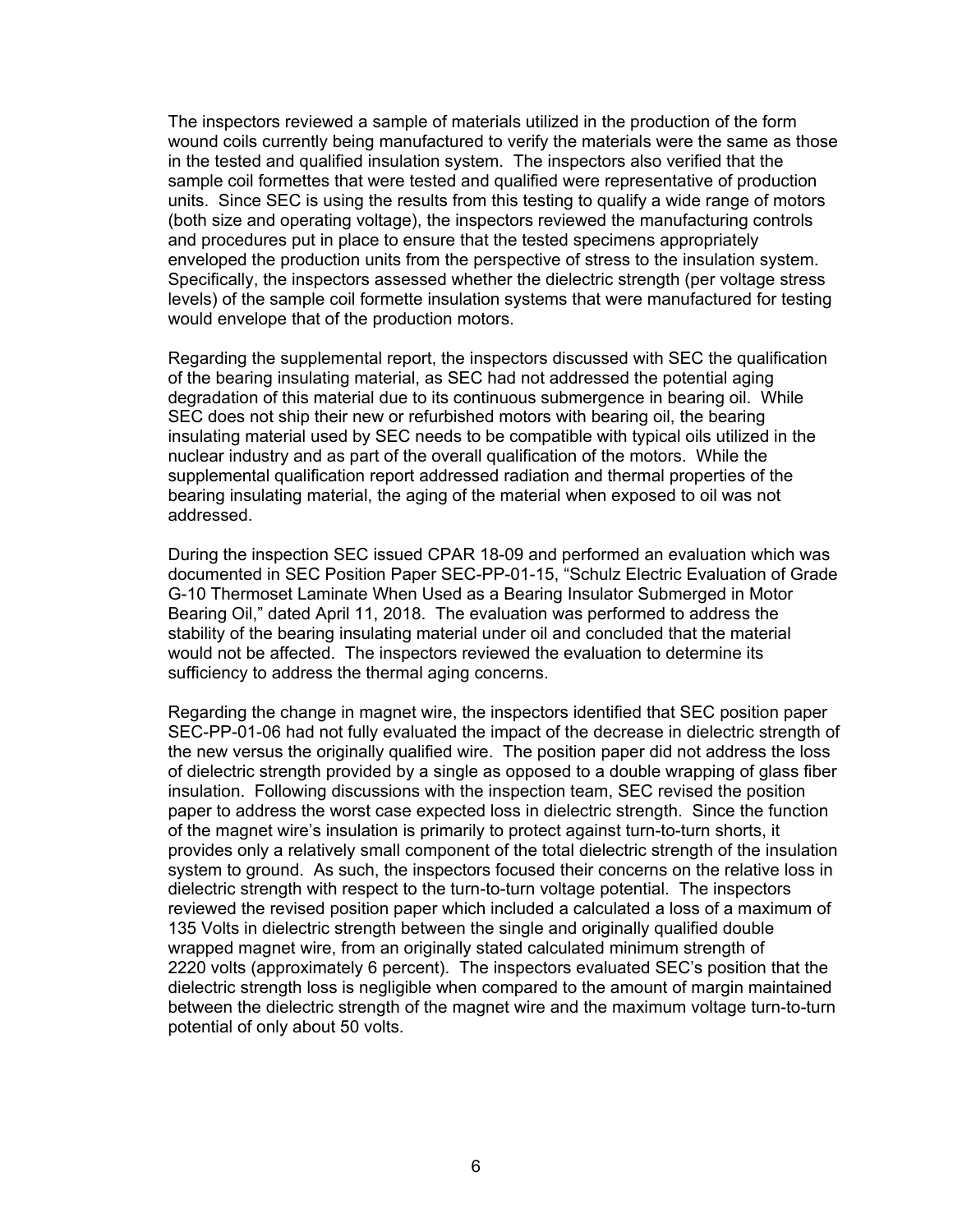### b. Findings and Observations

No findings of significance were identified.

### c. Conclusions

The inspectors concluded that the qualification reports and subsequent technical evaluations reviewed provided an acceptable basis for the qualification of the form wound motor insulation system being utilized by SEC. The inspectors concluded that SEC's implementation of their policy and procedures for design control regarding the repair and supply of safety-related motors satisfies the regulatory requirements set forth in Criterion III, "Design Control," of Appendix B to 10 CFR Part 50. No findings of significance were identified.

### 3. Corrective Action and 10 CFR Part 21

### a. Inspection Scope

SEC documents any conditions adverse to quality in accordance with their QA Procedure Manual Section 16, "Corrective and Preventive Action Request;" and their Shop Instruction 102, "Identifying and Reporting Under 10CFR21."

Corrective/Preventive Action Requests (CPARs) are generated for each deficiency whether observed by an employee, or reported by a customer. Status is tracked on the Corrective and Preventative Action Status Log, SEC form QAP-16-2. The QA Manager assigns the investigation to an employee based on the details of the reported condition. Items considered during the assignment process include the technical knowledge needed and independence from the event. The QA Manager conducts an evaluation using the 10 CFR Part 21 Potential Defect Checklist to determine if 10 CFR Part 21 reporting is required.

Material non-conformances are reported and recorded with a Nonconformance Report Form, which documents the details of the deficiency and the investigation conducted. This is a part of the CPAR process. The NRC inspection team reviewed a sample of CPARs, the Part 21 Evaluations and the Nonconformance Reports from the past 8 years. The inspectors reviewed a sample of nonconformances from 2016 through the present. NRC inspectors reviewed a sampling of technical evaluations of potential Part 21s that were determined by SEC not to be reportable defects. The attachment to this report lists the documents reviewed by the NRC inspection team.

#### b. Observations and Findings

No findings of significance were identified.

#### c. Conclusions

The NRC inspectors concluded that SEC is implementing its policies and procedures that govern corrective actions and Part 21 consistent with the regulatory requirements of Criterion XVI, "Corrective Action" of Appendix B to 10 CFR Part 50, and with 10 CFR Part 21. No findings of significance were identified.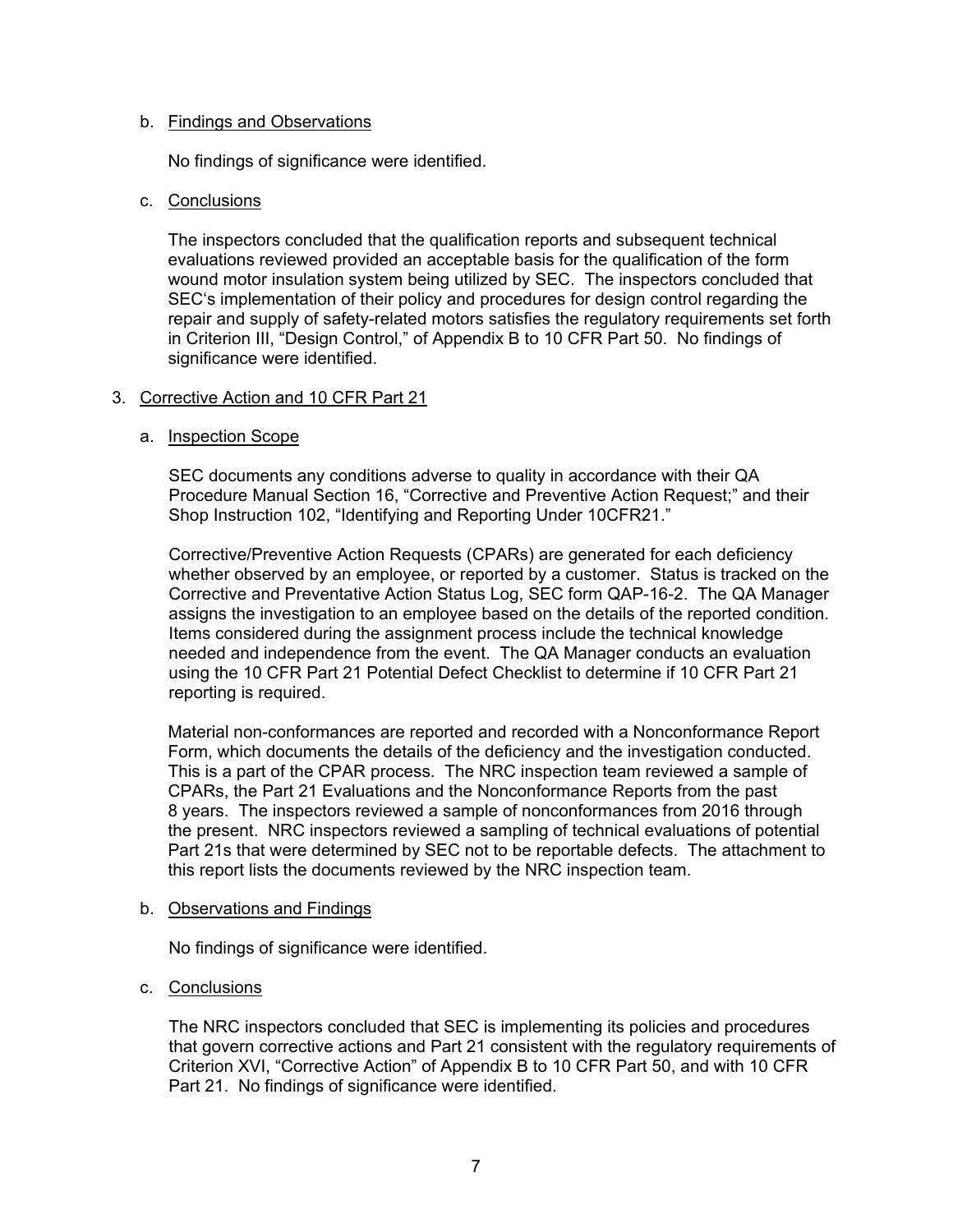## 4. Test Control

#### a. Inspection Scope

The inspection team reviewed SEC's policies and implementing procedures that govern the implementation of its test control program to verify compliance with the regulatory requirements of Criterion XI, "Test Control," of Appendix B to 10 CFR Part 50. SEC's process for implementing test control activities is governed by Quality assurance Procedure (QAP) No. 11, "Test Control," Revision 11, dated September 8, 2017. QAP 11 identifies the planning and execution of testing of safety-related motor work necessary to ensure that the work conforms to the specified requirements. The procedure identifies the responsibilities, prerequisites, additional quality testing requirements, acceptance testing, and in-process testing and final testing requirements for use by personnel during testing activities.

The inspection team witnessed and reviewed electrical testing activities and verified testing procedures were correctly implemented. The inspection team observed mechanical and electrical testing for "Commercial Grade Item Technical Evaluation -710," Revision 6, dated January 3, 2018, for magnetic wire ordered on PO #435069, dated March 28, 2018. In addition, the inspection team witnessed Shop Instruction (SI) 909, "No-Load Operation Testing Electrical Motors and Generators," for PO #500611238 and reviewed the testing data to ensure that data obtained met the requirements and acceptance limits contained in the applicable PO.

In addition, the inspection team witnessed multiple SIs related to PO #02376159," NextEra Energy Seabrook, LLC 600 hp @ 885 rpm SWPM Rewind." Specifically, the inspectors witnessed SI 902, "High Potential Testing," SI 901, "Polarization Index of (PI) Test," SI 900, "Insulation Resistance (Megger) Test," SI 903, "Measuring Coil Winding Resistance," SI 907, "Single Phase Balance Test," and reviewed the electrical testing data from these tests to ensure the data obtained met the requirements and acceptance limits contained in the SI and PO.

The NRC inspection team verified that the inspection results, including deviations, were properly documented and the testing data obtained met the requirements and acceptance limits contained in the applicable POs. The inspectors reviewed test equipment used by SEC personnel for the work observed and verified the equipment used in the SIs and POs was appropriate for the task and within calibration.

#### b. Observations and Findings

No findings of significance were identified.

### c. Conclusions

The inspectors concluded that SEC's implementation of their policy and procedures for test control regarding the safety-related motors activates satisfy the regulatory requirements set forth in Criterion XI, "Test Control," of Appendix B to 10 CFR Part 50. No findings of significance were identified.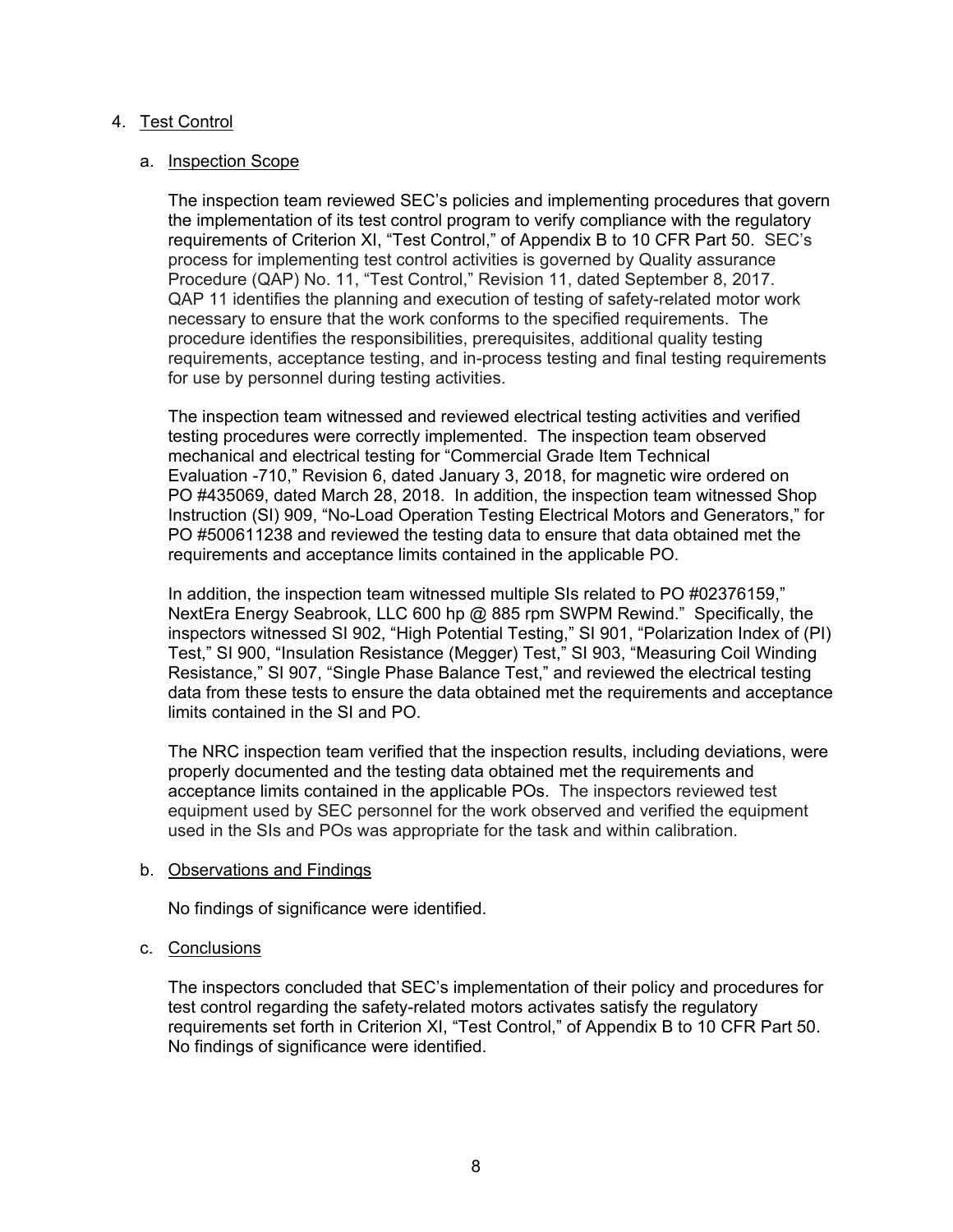# **Attachment**

## 1. Entrance and Exit Meetings

On April 9, 2018, the NRC inspection team discussed the scope of the inspection with Bill Newell, Nuclear Operations Manager and other members of SEC's management and technical staff. On April 13, 2018, the NRC inspection team presented the inspection results and observations during an exit meeting with Richard Chrzanowski, General Manager, TPS NE, and other members of SEC's management and technical staff. The attachment to this report lists the attendees of the entrance and exit meetings, as well as those individuals whom the NRC inspection team interviewed.

## 2. Entrance/Exit Meeting Attendees

| <b>Name</b>              | <b>Title</b>                              | <b>Affiliation</b>          | <b>Entrance</b> | <b>Exit</b> |
|--------------------------|-------------------------------------------|-----------------------------|-----------------|-------------|
| Richard<br>Chrzanowski   | <b>General Manager</b>                    | <b>SEC</b>                  |                 | X           |
| James Dean               | <b>EQ Seismic Engineer</b>                | Consultant to<br><b>SEC</b> | X               | X           |
| <b>Bill Eldridge</b>     | QA Manager                                | <b>SEC</b>                  | X               | X           |
| <b>Robert Russak</b>     | <b>QA Engineer</b>                        | <b>SEC</b>                  | X               | X           |
| <b>Bill Newell</b>       | <b>Nuclear Operations</b><br>Manager      | <b>SEC</b>                  | X               | X           |
| Dovcal Jimenez           | <b>Controller Supply</b><br>Chain Manager | <b>SEC</b>                  | X               |             |
| <b>Dominic Cleveland</b> | <b>Operations Manager</b>                 | <b>SEC</b>                  | X               |             |
| Jeffrey Jacobson         | <b>Team Leader</b>                        | <b>NRC</b>                  | X               | X           |
| Jermaine Heath           | Inspector                                 | <b>NRC</b>                  | X               | X           |
| <b>Thomas Herrity</b>    | Inspector                                 | <b>NRC</b>                  | X               | X           |
| Aaron Armstrong          | Inspector                                 | <b>NRC</b>                  | X               | X           |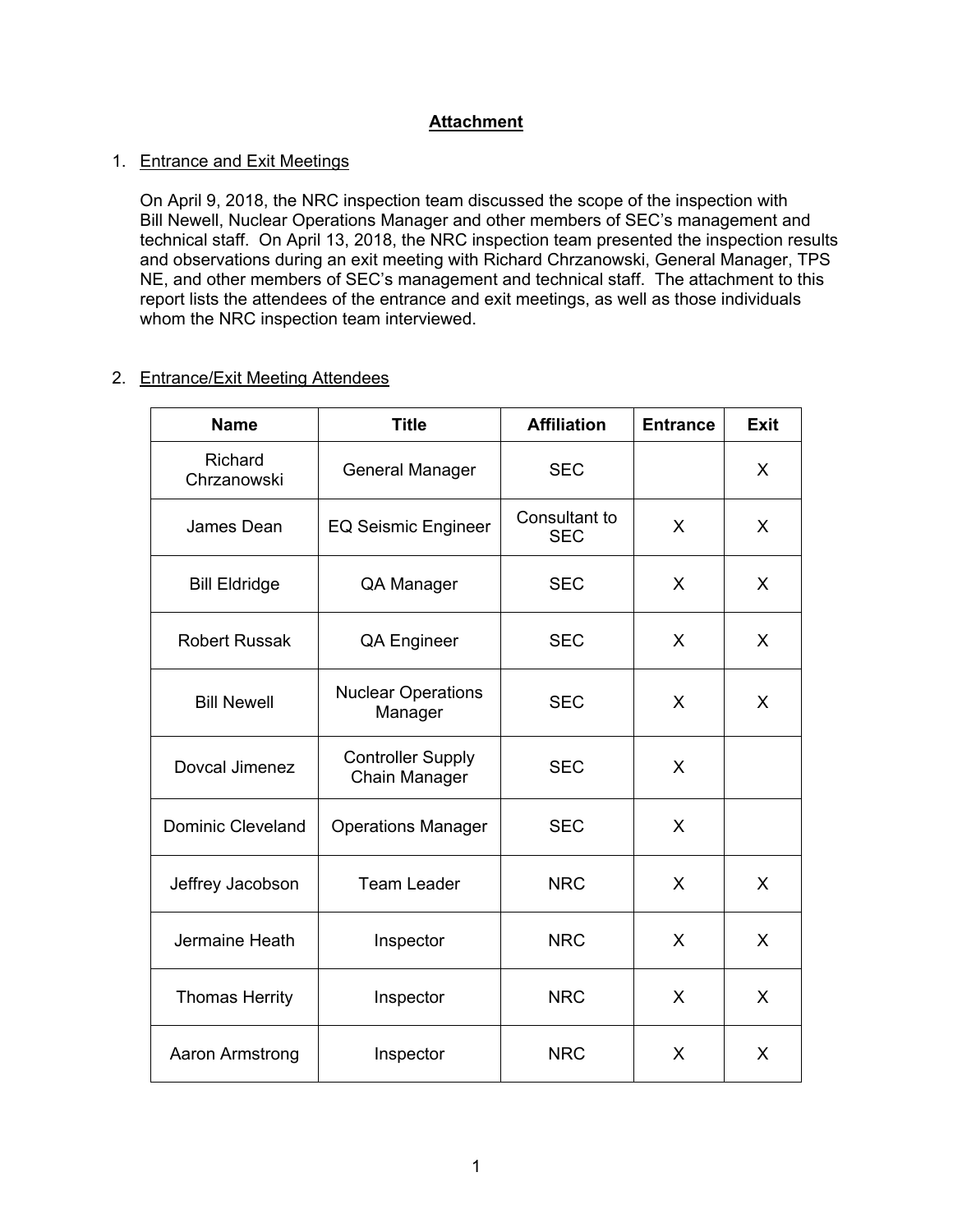# 3. Inspection Procedures Used

Inspection Procedure (IP) 36100, "Inspection of 10 CFR Part 21 and Programs for Reporting Defects and Noncompliance," dated February 13, 2012

IP 43002, "Routine Inspections of Nuclear Vendors," dated January 27, 2017

IP 43004, "Inspection of Commercial-Grade Dedication Programs," dated January 27, 2017

## 4. List of Items Opened, Closed, and Discussed

| Item Number          | <b>Status</b> | Type       | <b>Description</b>    |
|----------------------|---------------|------------|-----------------------|
| 99901269/2018-201-01 | Open          | <b>NON</b> | Criterion III and VII |

## 5. Documents Reviewed

## **Standards**

- IEEE 275-1992, "Recommended Practice for Thermal Evaluation of Insulation Systems for Alternating-Current Electric Machinery Employing Form-Wound Pre-Insulated Stator Coils for Machines Rated 6900 Volts and Below."
- IEEE 101-1987, "Guide for the Statistical Analysis of Thermal Life Test Data."
- IEEE 334-1974, "Standard for Type Tests of Continuous Duty Class 1E Motors for Nuclear Power Generating Stations."

## Test Reports

- Wyle Test Report #45925-1, "Schulz Electric Company Motor Insulation Systems," Revision A, dated February 2, 1999
- Test Report FT-275-TRP, "Form Wound Insulation System Thermal Testing," Revision 0, dated March 20, 1997
- Schulz summary EQ report #N4446EQFWCD, "Environment Qualification for Schulz Electric Company's Form Wound Continuous Duty Insulation System," Revision 2, dated August 24, 2006
- Schulz EQ report #SEC17047-N8418, "Environmental Qualification Supplemental Report or Exelon Quad Cities 800 HP Core Spray (CS) Pump Motor, General Electric Model 5K6338XC23A, Serial Number FDJ619019, Revision O, dated February 26, 2018
- Seismic Analysis and Qualification Report No. SEC17036-N8465, Revision 0 for 50 HP. 1175 RPM, 324/6 T Frame Motor, WEG Model No. 050185T3Q1E326T-W22, dated September 25, 2017
- Seismic Analysis and Qualification Report No. SEC17036-N8132, Revision 0, for 20 HP Motor, Frame 256TC, 3600 RPM, Toshiba Model No. XD-10003D33, dated June 30, 2017
- Report No. SEC16010-N7963, Rev.0, Seismic Analysis and Qualification Report of 100 HP Motor, Frame 444/5TS, 1185 RPM, dated May 5, 2016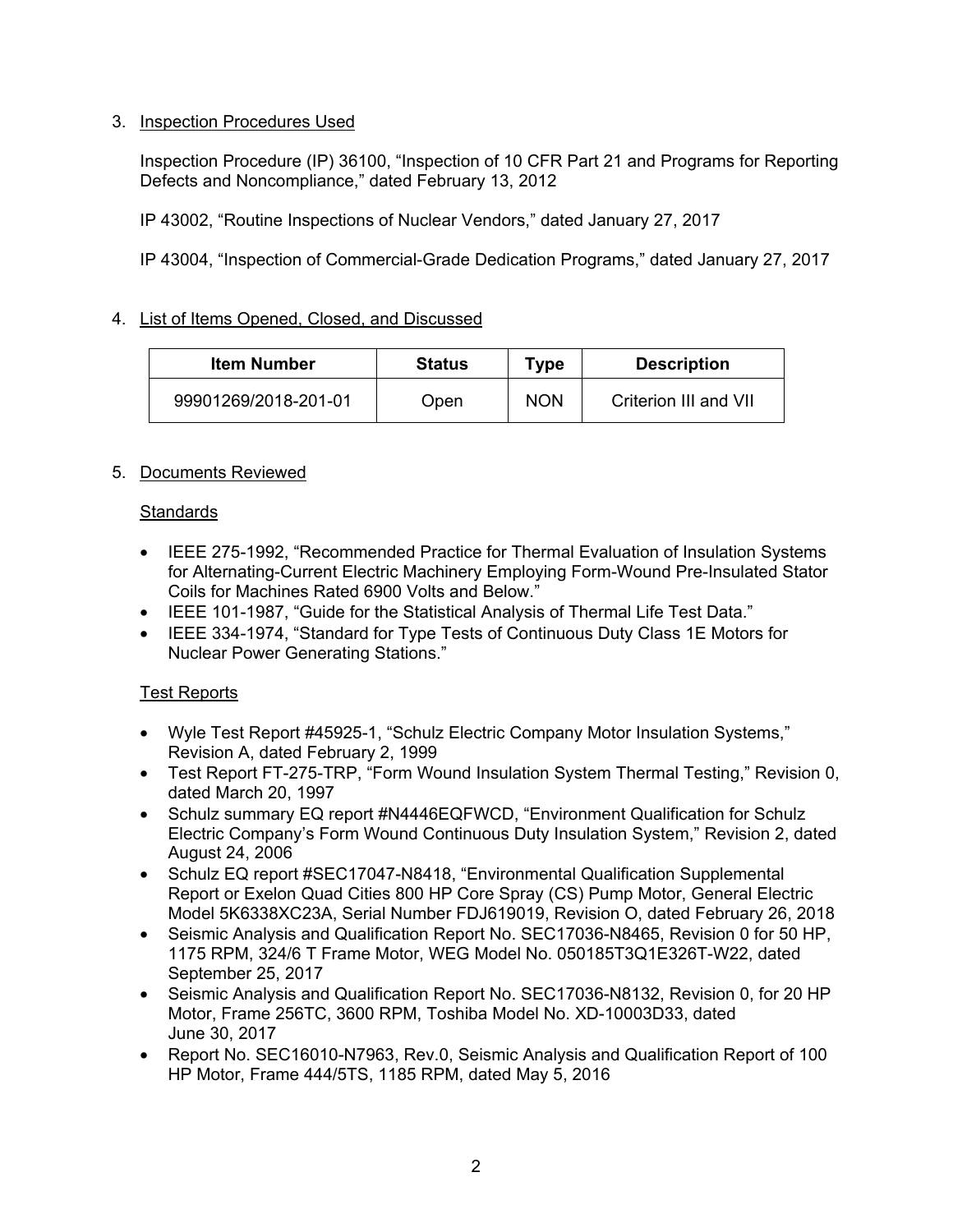• Report No. SEC17036N8465, Seismic Analysis and Qualification Report of 50 HP, 1775 RPM, 24/6 T Frame Motor, dated September 25, 2017

# Purchase Orders

- PO 500611238, "APS- Palo Verde Nuclear Station 7.5 HP @ 3510," Revision 0, dated May 18, 2017
- PO 02370621, "Florida Power & Light St. Lucie 400 HP 2P Unit 2 HPSI Rewind," dated October 23, 2017
- PO 587704," Exelon Quad Cities Station 400 lb.- ft. @ 3350 rpm MOV Motor"
- PO N\_PO-000002673, "ATC Nuclear 30 HP 4P 286T SR Testing"
- PO 02376159, "NextEra Energy Seabrook, LLC 600 HP @ 885 rpm SWPM Rewind," dated March 26, 2018
- PO 90 085542, "Exelon Peach Bottom Station 7.5 HP  $@$  1170 rpm GE Motor," dated September 1,2016
- PO 486094, "Exelon Quad Cities Station 600 HP 2P vert. RHR Motor," July 13, 2017
- PO 4500990545, "PSEG Nuclear LLC –Salem 50 HP 4P WEG Dedicate" dated September 22, 2017
- PO 435069, "Rectangular Magnet Wire," dated March 28, 2018
- Exelon Purchase Order 00620696 to SEC, dated July 27, 2017 for refurbishment of an environmentally qualified 800 HP, 4000 Volt vertical motor for a core spray pump.
- PO 4500318687 for 20 HP AC Induction Motor, dated June 30, 2017
- PO 4500990545 for 50 HP AC Induction Motor, dated September 22, 2017
- PO 00635407 for 100KW Motor Generator Set, dated September 9, 2016
- PO 433606 for Magnet Wire, dated March 15, 2018
- PO 434742, Lab analysis for magnet wire sample, dated March 23, 2017
- PO 10507983, Gearbox, Revision 1, dated July 31, 2017
- PO 433128, Insulated Electrical Steel Laminations, dated February 23, 2018
- PO 752212, Roller bearings, dated August 2013
- PO 435213, ¼" Nitrile Gasket Material, dated April 10, 2018
- PO 00593006, Seismic Analysis for 1 HP AC Motor, dated March 16, 2017

# Procedures and Work instructions

- Schulz Electric's Quality Assurance Manual, Revision 11, dated August 23, 2017
- QAP 11, "Test Control," Revision 11, dated September 8, 2017
- Commercial Grade item Technical Evaluation 710 for Magnetic Wire, PO 435069, Revision 6, dated January 3 2013
- Shop instruction (SI) 900, "Insulation Resistance (Megger) Test," Revision 6, dated June 11, 2010
- SI 901, "Polarization Index of (PI) Test," Revision 8, dated May 16, 2014
- SI 902, "High potential testing," Revision 9, dated June 15, 2010
- SI 903, "Measuring Coil Winding Resistance," Revision 3, dated May 22, 2008
- SI 907, "Single Phase Balance Test," Revision 3, dated May 22, 2008
- SI 909, "No-Load Operation testing Electrical Motors and Generators," Revision 7, dated April 4, 2018
- SI 602, "Vacuum Pressure Impregnation of Windings," Revision 11, dated April 3, 2017
- SI 603, "Baking / Curing Electrical Windings," Revision 11, dated March 20, 2017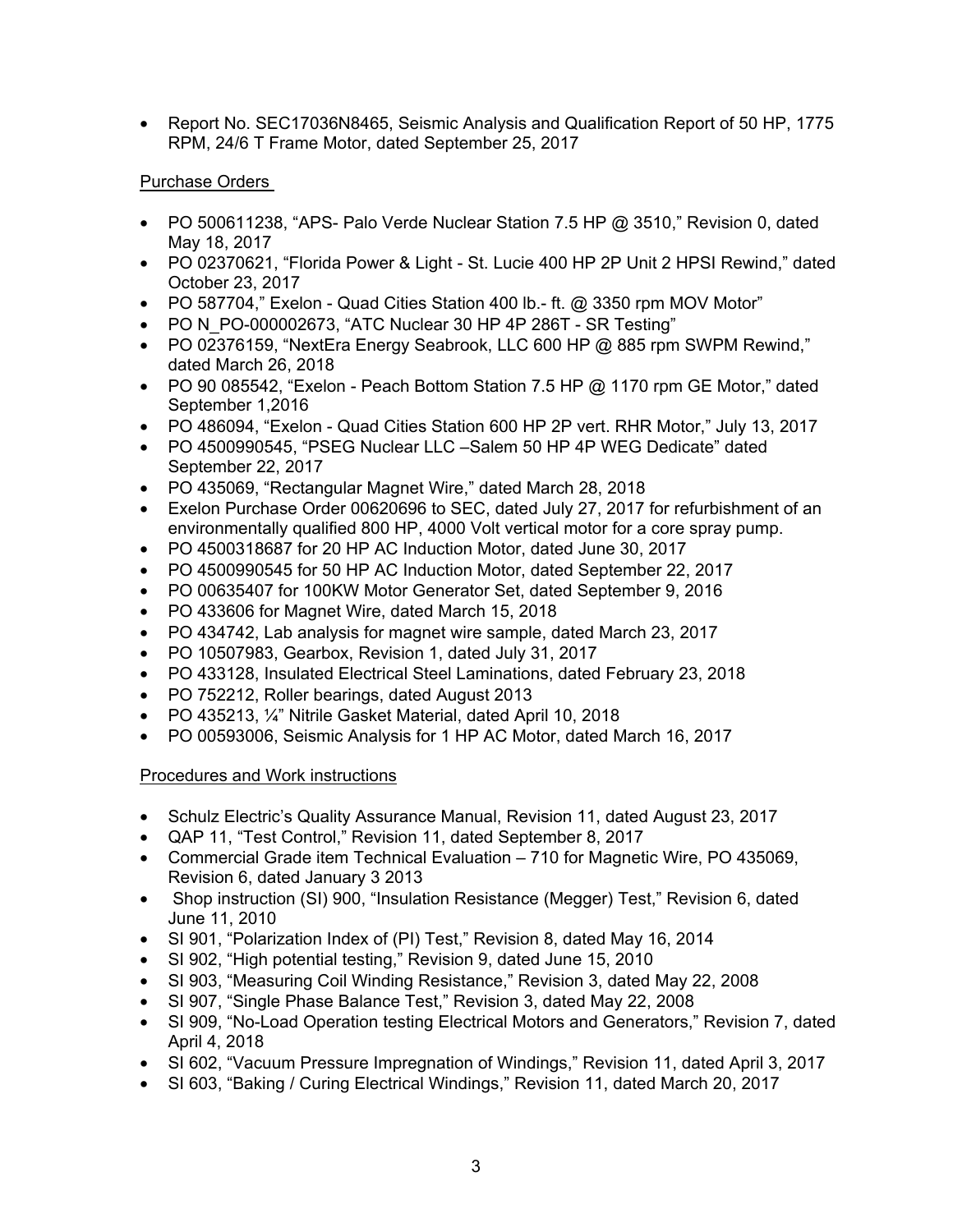- SI 613, "Winding Safety Related/Harsh Environment Form Wound Stators," Revision 6, dated December 1, 2017
- SI 108A, "Capturing Motor Data for Seismic Qualification, Revision 0, dated June 8, 2016
- SI 109, Sampling Procedure for Commercial Grade Dedications, Revision 5, dated December 2, 2016
- SI 101, Receiving Motors and Generators, Rev. 8, May 3, 2016
- SI 102, Identifying and Reporting under 10CFR Part 21, Rev. 12, May 2, 2016
- SI 103, Personnel Training, Rev 10, Oct, 14, 2009
- SI 200, Disassembly, Inspection, and Testing (of Motors and Generators), Rev. 12, August 4, 2016
- SI 900, Insulation Resistance (Megger) Test, Rev 6, June 11, 2010
- Motors NEMA Frame Size 680 or IEC Frame Size 400 and Smaller Continuous and Intermittent Duties, Revision 10, dated May 30, 2017

# M&TE

- Calibration of Vibration meter ID# SEC 2115, dated June 2, 2018
- Calibration of AMP meter, ID # SEC 3732, dated June 12, 2018
- Calibration of AMP meter, ID # SEC 3498, dated June 28, 2018
- Calibration of Volt meter, ID # SEC 3862, dated August 31, 2018
- Calibration of RPM meter, ID # SEC 3867, dated September 2, 2018
- Calibration of Temperature meter, ID # SEC 3511, dated May 2, 2018
- Calibration of DLRO tester, ID # SEC 3783, dated September 26, 2018
- Calibration of High Pot tester, ID # SEC 3156, dated August 2, 2018
- Calibration of PI tester, ID # SEC 3609, dated August 2, 2018
- Calibration of Thermal Camera, ID # SEC 3865, dated November 16, 2018
- Calibration of Micro Set, ID# SEC 3208-1, dated June 28, 2018
- Calibration of Dielectric tester, ID# SEC 3196, dated April 20, 2018
- Calibration of High Pot tester ID# SEC 3618, dated September 26, 2018

## Non-conformances

- SEC-QA-18-01, Damaged Coil/Endturn, 2/1/18
- SEC-QA-18-02, Damaged Fan 2/26/18
- SEC-QA-18-04, Damaged DE Bearing Cartridge, 3/6/18
- SEC-QA-18-05, Stator Frame Endbell Mounting Holes 3/9/18
- SEC-QA-18-07, VFIR 17.4, 17.5 and 17.20, (welding and brazing before procedure approved) 3/27/18
- SEC-QA-18-08, Shaft, 3/20/18
- SEC-QA-18-03, Motors M&TE used on, 3/26/18
- SEC-QA-18-06, Drive end shaft extension and bearing cap fit shaft condition, 3/10/18
- SEC-QA-18-09, Small "chuck" marks on shaft 3/23/18
- SEC-QA-17-01, Motor leads to short, 2/14/17
- SEC-QA-16-01, Various motors Endbell coating, 1/5/16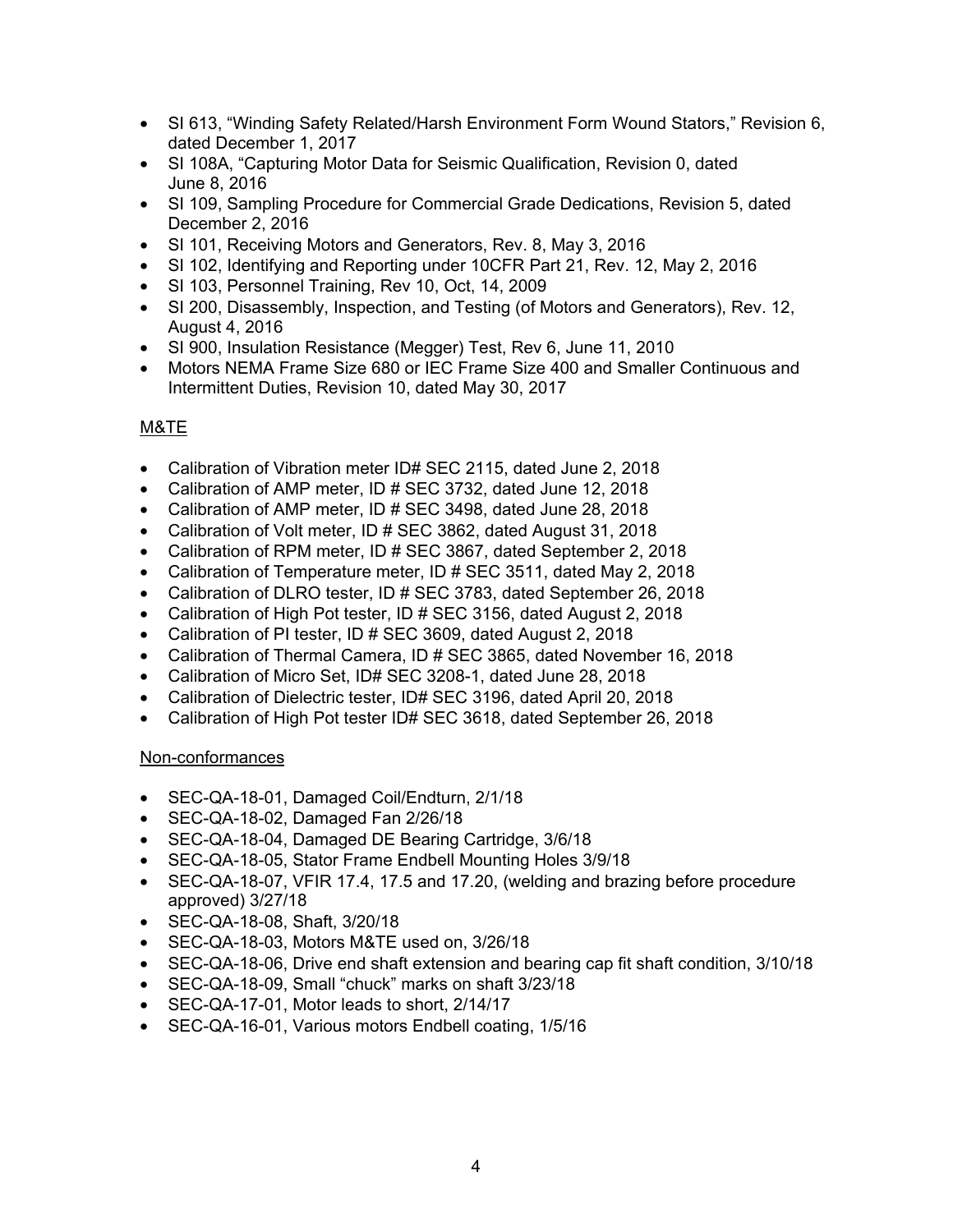# Quality Assurance Procedures (QAP)

- QAP 15, Control of Nonconforming Items
- QAP 15A, Use of Commercial Grade Items While Awaiting Dedication for Safety Related Use
- QAP 16, Corrective and Preventative Action
- QAP-3, Evaluation of CGI for Safety Related Applications, Revision 16, dated November 16, 2017

# **CPARs**

- 18-01, Incorrect welding procedure followed, 1/8/18
- 18-02, Purchase Order revision applied to incorrect PO,1/15/18
- 18-03, Delivery rigger metal sling found in bell housing, incorrectly blamed on Schulz, 2/1/18
- 18-04, cartridge flange broken during removal, 2/12/18
- 18-05, Failure to follow procedure, core replacement procedure, 3/1/18
- 18-06, Damage to shaft during balancing, 3/12/18
- 18-07, leads (may have been) incorrectly hooked up during test, smoke and noise, 4/2/18
- 17-01, in correct restack weld during core assembly, 2/16/17
- 17-02, using fan to cool core before procedure allowed, 2/17/17
- 16-12, incorrect lead wire crimped to motor, 7/18/16 (reported by customer)
- 16-14, Leads improperly spaced causing insulation failure, 8/24/16
- 16-09, "Rush job" Motor wired incorrectly (typo not caught or questioned), 5/9/16

## Commercial-grade surveys

- PGD-1, commercial grade survey, dated November 20, 2015
- KATO-1, commercial grade survey, dated May 16, 2014
- NIAC commercial grade survey 22058 report, dated February 13, 2018
- Schulz commercial grade survey of Kencoil Inc., KEN-2, dated November 11, 2016.

## Technical Evaluations

- Technical Evaluation 710, Magnet Wire, Revision 6, dated January 3, 2018
- Technical Evaluation 725, Three Phase Fractional and Integral HP Squirrel-Cage Induction
- Technical Evaluation, Lubricating Grease, Revision 3, dated January 10, 2010
- Technical Evaluation 804, Philadelphia Gear Brand Gear Boxes, Revision 1, dated December 2016
- Technical Evaluation 731, Insulated Electrical Steel Laminations, Revision 2, dated April 9, 2012